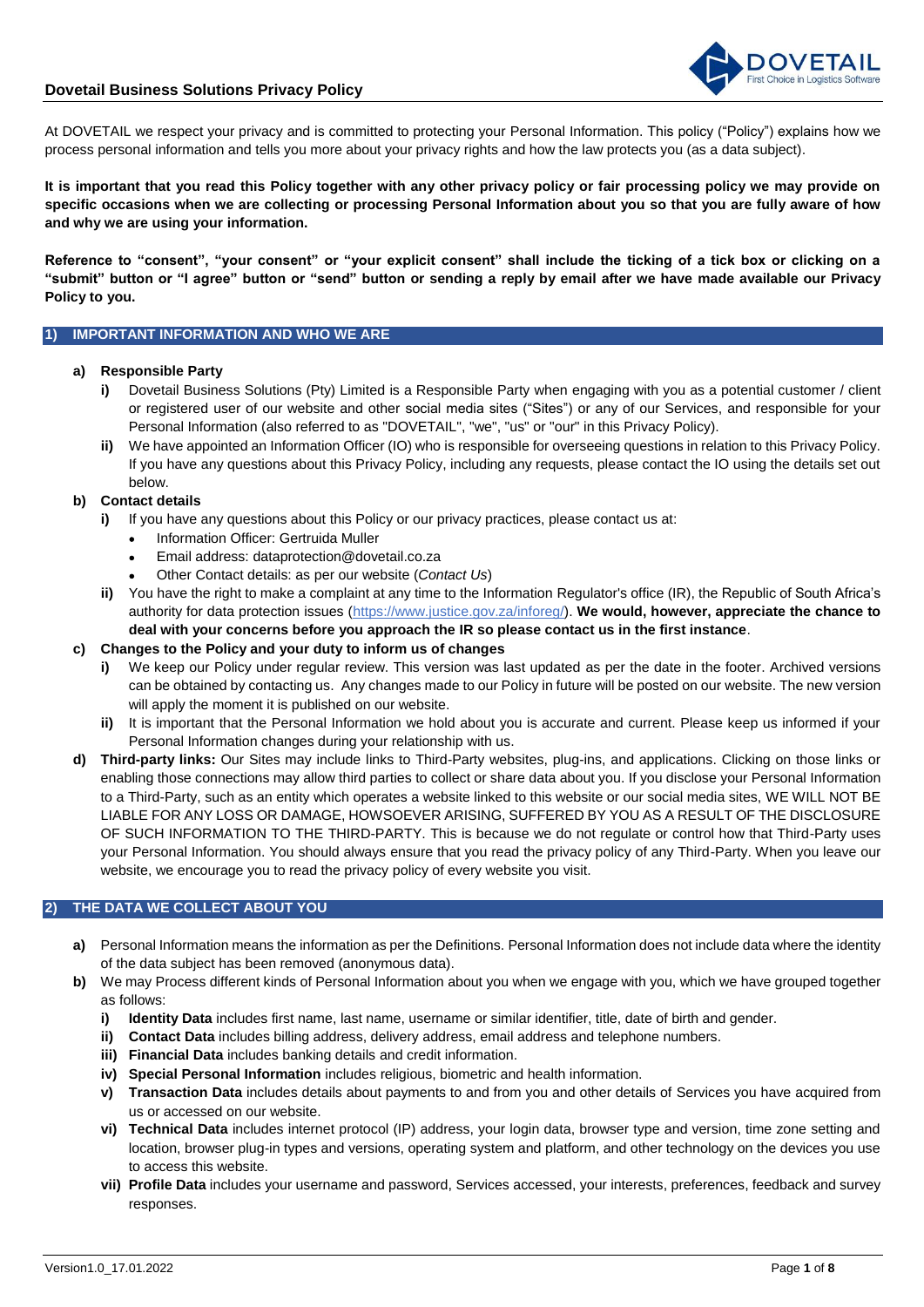

- **viii) Usage Data** includes information about how you use our website and Services. This information shall include the full Uniform Resource Locators (URL) Clickstream to, through and from our website (including the date and time) and the Services you viewed or searched for, page response times, download errors, length of visits to certain pages, page interaction information (such as scrolling, clicks, and mouse-overs) and methods used to browse away from the page and any phone number used to call us/ our customer service number, service transaction instructions from and to you via our APIs.
- **ix) Marketing and Communications Data** includes your preferences in receiving marketing from us and our third parties and your communication preferences.
- **c)** We also collect, use and share aggregated data and pattern data such as (but not limited to) statistical or demographic data or service transactional data for any purpose (**Aggregated Date)**. Aggregated Data or pattern data could be derived from your Personal Information but is not considered Personal Information in law as this data will **not** directly or indirectly reveal your (the data subject's) identity. For example, we may aggregate your Usage Data to calculate the percentage of users accessing a specific website feature or executing a specific transaction type (where applicable). However, if we combine or connect Aggregated Data or pattern data with your Personal Information so that it can directly or indirectly identify you, we treat the combined data as Personal Information which will be used in accordance with this Privacy Policy.
- **d)** We do not collect any **Special Personal Information** about you.
- **e)** This website is not intended for children and we do not knowingly collect data relating to children.
- **f) Submission of Personal Information on behalf of another**: **If you provide information on behalf of someone else, then it is your responsibility to obtain the necessary consent from the person/ User before making the Personal Information available to us. On receipt of Personal Information we assume that the necessary consent has been obtained and will process the Personal Information as per your instructions. By submitting such Personal Information on behalf of another person/ User, you indemnify us against any third-party claim, where such third party claim relates to Personal Information that has been processed without the necessary consent or other available exception allowed by law.**
- **g) If you fail to provide Personal Information: Where we need to collect Personal Information by law, or under the terms of a contract we have with you, and you fail to provide that data when requested, we may not be able to perform the contract we have or are trying to enter into with you (for example, to provide you with Services (including Services for no charge)). In this case, we may have to cancel a Service you have with us, but we will notify you if this is the case at the time.**

#### **3) HOW IS YOUR PERSONAL INFORMATION COLLECTED?**

We use different methods to collect data from and about you including through:

- **a) Direct interactions**. You may give us Personal Information
	- **i)** When you acquire about our Services or apply for the use of any of our Services
	- **ii)** create an account/online Profile/ register with us;
	- **iii)** subscribe to our newsletter or blog (if any);
	- **iv)** engage with us via Zoom, Skype or any other Video conferencing facility;
	- **v)** access any of our facilities/offices;
	- **vi)** apply / sign up for any of our Services (subject to the specific service terms and conditions);
	- **vii)** completion of a COVID19 questionnaire;
	- **viii)** request marketing material/communications to be sent to you;
	- **ix)** give us feedback; or
	- **x)** contact us via our contact form, WhatsApp or other social media sites messaging platforms we may subscribe to.
- **b) Automated technologies or interactions**. As you interact with our Services or Sites, we will automatically collect Technical Data about your equipment/device(s), browsing actions and patterns. We collect this Personal Information by using cookies (see section [4\) below\)](#page-2-0), server logs and other similar technologies. We may also receive Technical Data about you if you visit other websites employing our cookies.
- **c) Third parties or publicly available sources**. We will receive Personal Information about you from various third parties and public sources as set out below:
	- **i)** Technical Data from the following parties:
		- analytics providers such as Google ("How Google uses information from sites or apps that use our services", (located at *<https://policies.google.com/technologies/partner-sites>*);
		- advertising networks; and
		- search information providers.
	- **ii)** Contact, Financial and Transaction Data from providers of technical, payment and delivery services (where applicable).
	- **iii)** Identity and Contact Data from publicly available sources such as CIPC.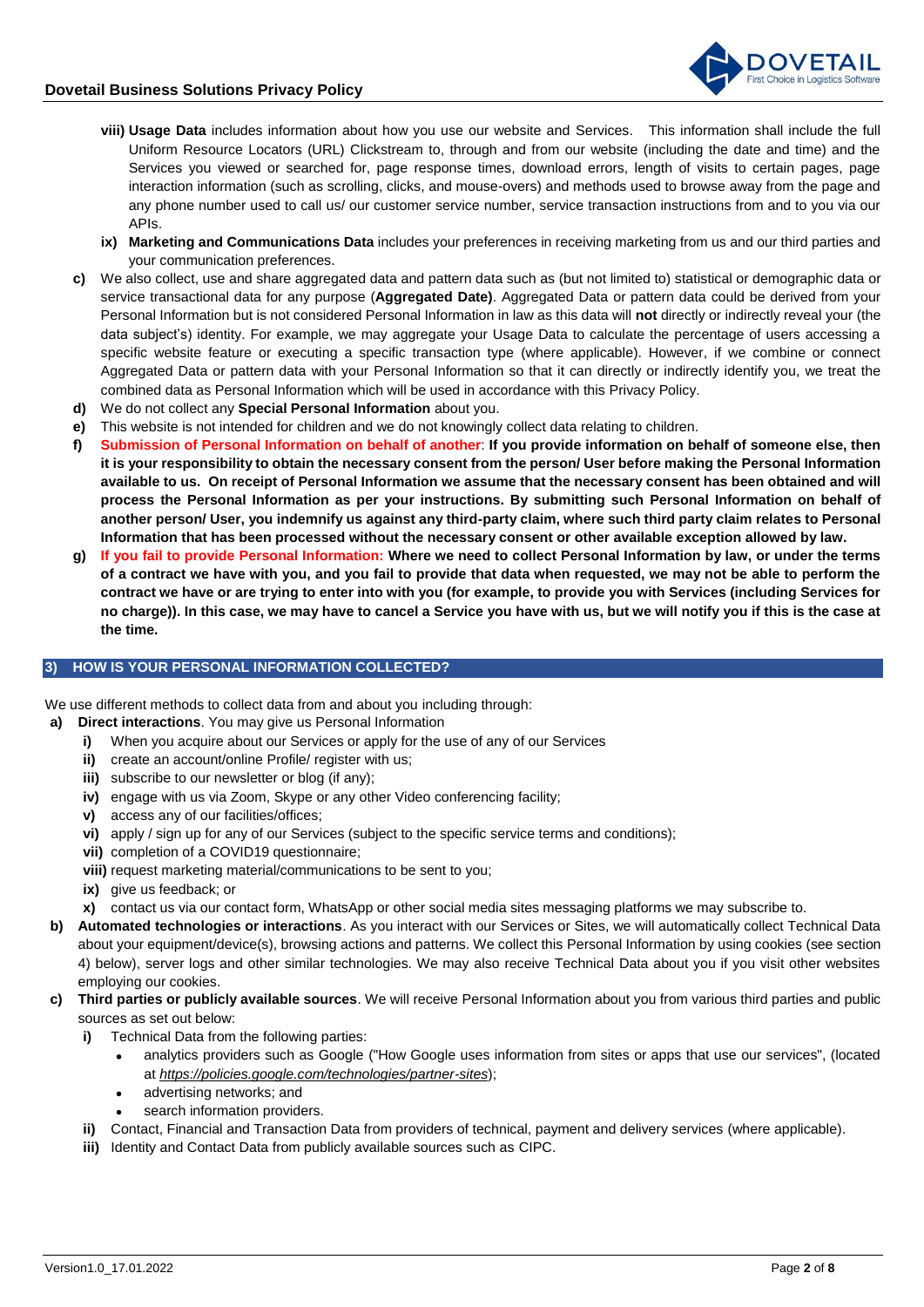

#### <span id="page-2-0"></span>**4) COOKIES**

- **a)** Our Sites make use of cookies to help us understand our users better. Cookies are small pieces of information sent by an organisation to your computer and stored on your hard drive to allow that website to recognise you when you visit. Cookies do not harm your computer or any files on your computer. Depending on the type of cookie we use, cookies also allow us to make our websites more user friendly.
- **b)** DOVETAIL may use third party vendors, including but not limited to Google and MSN/ Bing to show DOVETAIL -related ads on sites on the internet. Third party vendors use cookies to serve ads based on a user's prior visits to Our sites or other websites. Users may opt-out of Google's use of cookies by visiting the Google Advertising Settings Page or the Network Advertising Initiative's opt-out page for other third-party vendors' use of cookies.
- **c)** You should be able to adjust your browser so that your computer does not accept cookies. If you do this, you will still be able to browse the website but the functions that allow you to access an existing account or page that requires a username or password will not be available.
- **d)** You can, alternatively, adjust your browser to notify you when a website attempts to put a cookie on your computer. How you adjust your browser to stop it accepting, or to notify you of, cookies will depend on the type of internet browser programme your computer uses.
- **e)** Please remember, cookies do not contain Identity, Contacts, Financial Information. We do not exchange cookies with any thirdparty websites or external data suppliers.

# <span id="page-2-1"></span>**5) HOW WE USE YOUR PERSONAL INFORMATION**

- **a)** We will not sell your Personal Information.
- **b)** We will only use your Personal Information within the framework of the law. Most commonly, we will use your Personal Information in the following circumstances:
	- **i)** Where you have given us your Consent; or
	- **ii)** Where we need to perform the contract we are about to enter into or have entered into with you; or
	- **iii)** Where it is necessary for the protection of the Data Subject's legitimate interest;
	- **iv)** Where it is necessary for our legitimate interests (or those of a third party) and your interests and fundamental rights do not override those interests; or
	- **v)** Where we need to comply with a legal obligation.
- **c)** Generally, we do not rely on Consent only as a legal basis for processing your Personal Information although we will get your consent before sending third party direct marketing communications to you via email or text message. You have the right to withdraw consent to marketing at any time by contacting us.
- **d) Purposes for which we will use your Personal Information**
	- **i)** We have set out below, in a table format, a description of all the ways we plan to use your Personal Information, and which of the legal bases we rely on to do so. We have also identified what our legitimate interests are where appropriate.
	- **ii)** Note that we may process your Personal Information for more than one lawful ground depending on the specific purpose for which we are using your data. Please contact us if you need details about the specific legal ground we are relying on to process your Personal Information where more than one ground has been set out in the table below.

| <b>Purpose/Activity</b>                                                          | Type of data                                                                                       | Lawful basis for processing including basis of<br>legitimate interest                                                                                                                     |
|----------------------------------------------------------------------------------|----------------------------------------------------------------------------------------------------|-------------------------------------------------------------------------------------------------------------------------------------------------------------------------------------------|
| To receive DOVETAIL newsletters / communication<br>as customer                   | Identity<br>Contact,                                                                               | Existing customer (as per POPIA) of DOVETAIL                                                                                                                                              |
| To sign you up for our newsletter where you're not a<br>customer of DOVETAIL yet |                                                                                                    | Your Consent                                                                                                                                                                              |
| To register you as a new user of Services                                        | (a) Identity<br>(b) Contact<br>(c) Financial                                                       | Consent<br>Performance of a contract with you (including the<br>browse wrap agreement (Terms of Use of our<br>website)).                                                                  |
| To manage<br>with the<br>relationship<br>Dovetail<br>our<br>customers            | a) Identity<br>(b) Contact<br>(c) Financial<br>(d) Transaction<br>(e) Marketing and Communications | (a) Consent<br>(b) Performance of a contract with you<br>(c) Necessary for the protection of a legitimate interest<br>of DOVETAIL or any person in receipt of the personal<br>information |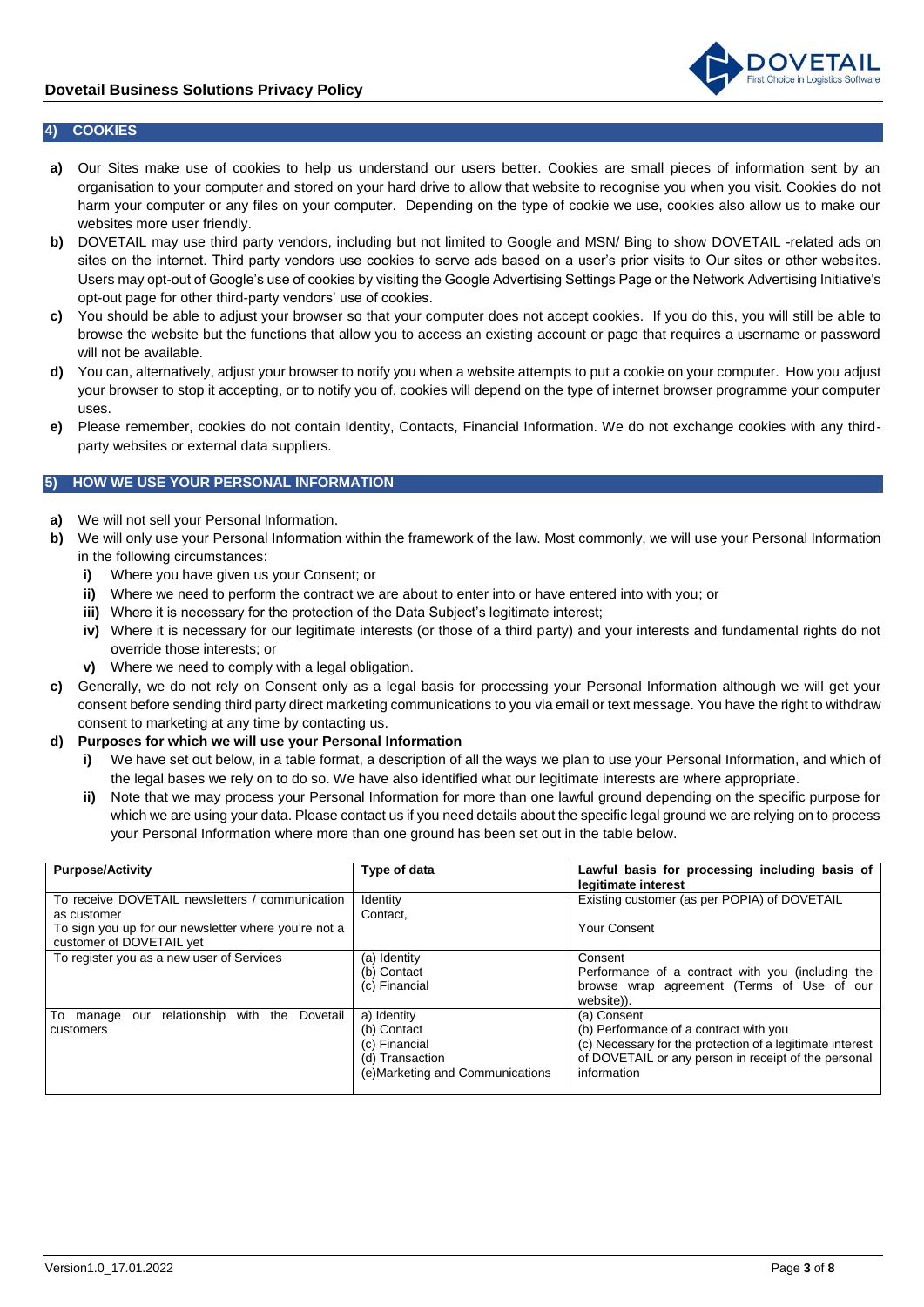



| To manage our relationship with you as a user which<br>will include:<br>(a) Notifying you about changes to our Terms or<br><b>Privacy Policy</b>                                                                | (a) Identity<br>(b) Contact<br>(c) Profile<br>(d) Marketing and Communications                               | (a) Performance of a contract with you<br>(b) Necessary to comply with a legal obligation<br>(c) Necessary for our legitimate interests (to keep our<br>records updated and to study how customers/users                                                                                              |
|-----------------------------------------------------------------------------------------------------------------------------------------------------------------------------------------------------------------|--------------------------------------------------------------------------------------------------------------|-------------------------------------------------------------------------------------------------------------------------------------------------------------------------------------------------------------------------------------------------------------------------------------------------------|
| (b) Asking you to leave a review or take a survey                                                                                                                                                               |                                                                                                              | use our Services)                                                                                                                                                                                                                                                                                     |
| To reply to your submission via our "Contact-Us"<br>page.                                                                                                                                                       | Identity<br><b>Contact Details</b>                                                                           | Consent                                                                                                                                                                                                                                                                                               |
| To follow our COVID19 protocol and determine<br>whether you can be allowed on to our premises                                                                                                                   | (a) Identity<br>(b) Contact<br>(c) Special Personal Information                                              | Consent:<br>Necessary to comply with a legal obligation<br>Necessary for our legitimate interests and the interest<br>of other persons on the premises<br>Required by law                                                                                                                             |
| To enable you to partake in a prize draw, competition,<br>promotion or complete a survey                                                                                                                        | (a) Identity<br>(b) Contact<br>(c) Profile<br>(d) Usage<br>(e) Marketing and Communications                  | (a) Performance of a contract with you<br>(b) Necessary for our legitimate interests (to study how<br>customers use our products/services, to develop them<br>and grow our business)                                                                                                                  |
| To administer and protect our business and this<br>website and other electronic platforms (including<br>troubleshooting, data analysis, testing, system<br>maintenance, support, reporting and hosting of data) | (a) Identity<br>(b) Contact<br>(c) Technical                                                                 | (a) Necessary for our legitimate interests (for running<br>our business, provision of administration and IT<br>services, network security, to prevent fraud and in the<br>context of a business reorganisation or group<br>restructuring exercise)<br>(b) Necessary to comply with a legal obligation |
| deliver<br>relevant<br>website<br>content<br>To<br>and<br>advertisements to you and measure or understand<br>the effectiveness of the advertising we serve to you                                               | (a) Identity<br>(b) Contact<br>(c) Profile<br>(d) Usage<br>(e) Marketing and Communications<br>(f) Technical | Necessary for our legitimate interests (to study how<br>customers use our Services, to develop them, to grow<br>our business and to inform our marketing strategy)                                                                                                                                    |
| To use data analytics to improve our website,<br>products/services, marketing, customer relationships<br>and experiences                                                                                        | (a) Technical<br>(b) Usage                                                                                   | Necessary for our legitimate interests (to define types<br>of customers for our Services, to keep our website<br>updated and relevant, to develop our business and to<br>inform our marketing strategy)                                                                                               |
| To make suggestions and recommendations to you<br>about Services that may be of interest to you                                                                                                                 | (a) Identity<br>(b) Contact<br>(c) Technical<br>(d) Usage<br>(e) Profile<br>(f) Marketing and Communications | Necessary for our legitimate interests (to develop our<br>Services and grow our business)<br>Existing customer: customer as per POPIA<br>Potential customer: Consent                                                                                                                                  |

**e) Marketing:** We strive to provide you with choices regarding certain Personal Information uses, particularly around marketing and advertising.

# **i) Promotional offers from us**

- **As a Customer**:
	- (a) Once you have utilized any of our Services (including registration to the DOVETAIL Platform), we will deal with you as a customer of DOVETAIL as under the POPIA;
	- (b) As a customer we will use your Personal Information to submit to you information/material of our other Services that are related and that we feel may be of interest to you.
	- (c) Important: you may ask us on submission of your Personal Information not to send you the above-mentioned information. At any time subsequent to our initial engagement you can make use of the opting out options under par. [5\)iii\) below.](#page-2-1)

## **Not a customer of DOVETAIL yet**:

- (a) We may collect through one of our employees or through our mailing system your email address; however
- (b) Before we use same for any direct marketing purposes we will ask you for Consent (opt-in) prior to sending you direct marketing material.

# **ii) Third-party marketing**

- We will get your express opt-in Consent before we share your Personal Information with any third party for marketing purposes.
- **TAKE NOTE:** We may provide (without your consent) third party marketing parties/advertisers with anonymous aggregate information (Aggregate Data (see above)) about our users (for example, we may inform them that 500 men aged under 30 have clicked on a specific product or advertisement on any given day). We may also use such aggregate information to help advertisers reach the kind of audience they want to target (for example, women in a specific region). We may make use of the Personal Information we have collected from you to enable us to comply with our advertisers' wishes by displaying their advertisement to that target audience. **IMPORTANT**: **We do not disclose information about identifiable individuals to our advertisers.**

## **iii) Opting out**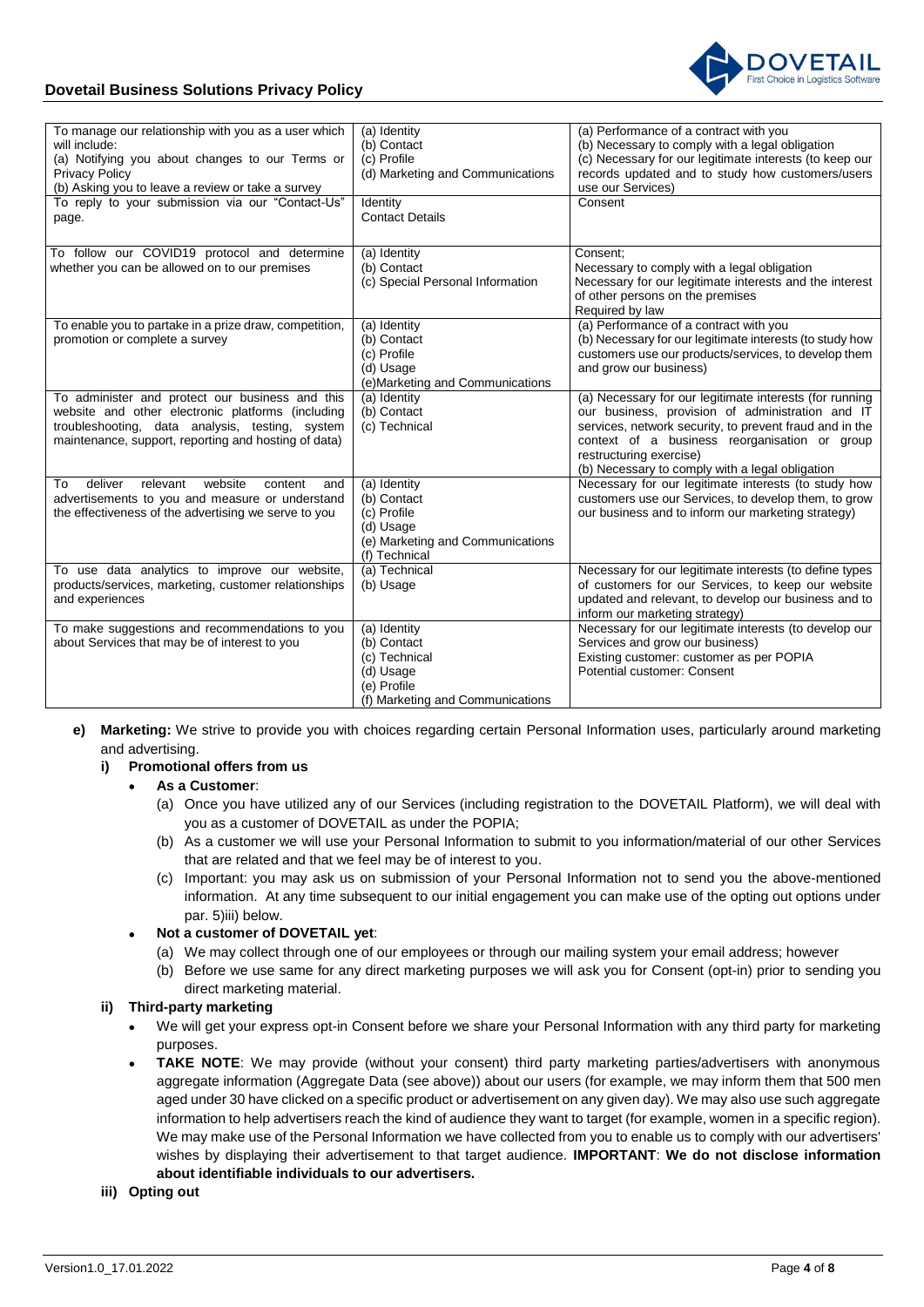

- You can ask us or third parties to stop sending you marketing messages at any time by logging into the website and updating your profile as a registered user or by using the unsubscribe function on our direct marketing communications or by contacting us at any time on: [unsubscribe@dovetail.com](mailto:unsubscribe@dovetail.com) and requesting to op-out of our marketing services.
- Where you opt out of receiving these marketing communications and messages, this will not apply to Personal Information provided to us because of a Service purchase, Service experience or other transactions.
- **iv) Cookies**: You can set your browser to refuse all or some browser cookies, or to alert you when websites set or access cookies. If you disable or refuse cookies, please note that some parts of this website may become inaccessible or not function properly.

## **f) Change of purpose**

- **i)** We will only use your Personal Information for the purposes for which we collected it, unless we reasonably consider that we need to use it for another reason and that reason is compatible with the original purpose. If you wish to get an explanation as to how the processing for the new purpose is compatible with the original purpose, please contact us.
- **ii)** If we need to use your Personal Information for an unrelated purpose, we will notify you and we will explain the legal basis which allows us to do so.
- **iii)** Please note that we may process your Personal Information without your knowledge or consent, in compliance with the above rules, where this is required or permitted by law.

## **6) DISCLOSURES OF YOUR PERSONAL INFORMATION**

- **a)** We may share your Personal Information with the parties set out below for the purposes set out in the table above.
	- **i) Internal Third Parties** as set out in the *Definitions*. Where we share your Personal Information to our group (including, collaborating companies/partners/agents), we ensure your Personal Information is protected by requiring all our group companies and collaborating companies to follow this Policy when processing your Personal Information.
	- **ii) External third parties** as set out in the *Definitions*, to those external parties as per your instructions. DOVETAIL only shares Personal Information with other companies or individuals outside of DOVETAIL in the following circumstances:
		- We have your consent. We require opt-in for the sharing of any Special Personal Information (where applicable).
		- We may provide such information to collaborating companies (providers/licensors of the Services we make available to you where we act as reseller) or other trusted businesses or persons for the purpose of processing Personal Information on our behalf. We require that these parties agree to process such information based on our instructions and in compliance with this Privacy Policy and any other appropriate confidentiality and security measures.
		- We have a good faith belief that access, use, preservation or disclosure of such information is reasonably necessary to:
			- (a) satisfy any applicable law, regulation, legal process or enforceable governmental request;
			- (b) enforce applicable Terms of Use, including investigation of potential violations thereof;
			- (c) detect, prevent, or otherwise address fraud, security or technical issues; or
		- protect against imminent harm to the rights, property or safety of DOVETAIL , its users or the public as required or permitted by law.
	- **iii)** Third parties to whom we may choose to sell, transfer or merge parts of our business or our assets. Alternatively, we may seek to acquire other businesses or merge with them. If a change happens to our business, then the new owners may use your Personal Information in the same way as set out in this Privacy Policy.
- **b)** We require all third parties to respect the security of the Personal Information we make available to them and to treat it in accordance with the law. We require that these parties agree to process such information based on our instructions and in compliance with this Privacy Policy and any other appropriate confidentiality and security measures.
- **c)** We do not allow our third-party service providers to use your Personal Information for their own purposes and only permit them to process your Personal Information for specified purposes and in accordance with our instructions.

## **7) INTERNATIONAL TRANSFERS**

- **a)** Some of our External Third Parties may be based outside the Republic of south Africa ("RSA") so their processing of your Personal Information could involve a transfer of data outside the RSA.
- **b)** Whenever we transfer your Personal Information out of the RSA, we ensure a similar degree of protection is afforded to it by ensuring at least one of the following safeguards is implemented:
	- **i)** We will only transfer your Personal Information to countries that have been deemed to provide a similar level of protection for Personal Information as the RSA.
	- **ii)** Where we use certain service providers, we conclude an agreement with them to confirm that your Personal Information is confidential, they can only process on our instructions and that they should establish and maintain appropriate technological and organizational measurements to protect your Personal Information.
	- **iii)** Where we use providers based in the US, we may transfer data to them if they are part of the Privacy Shield which requires them to provide protection to Personal Information similar to the conditions under the POPIA.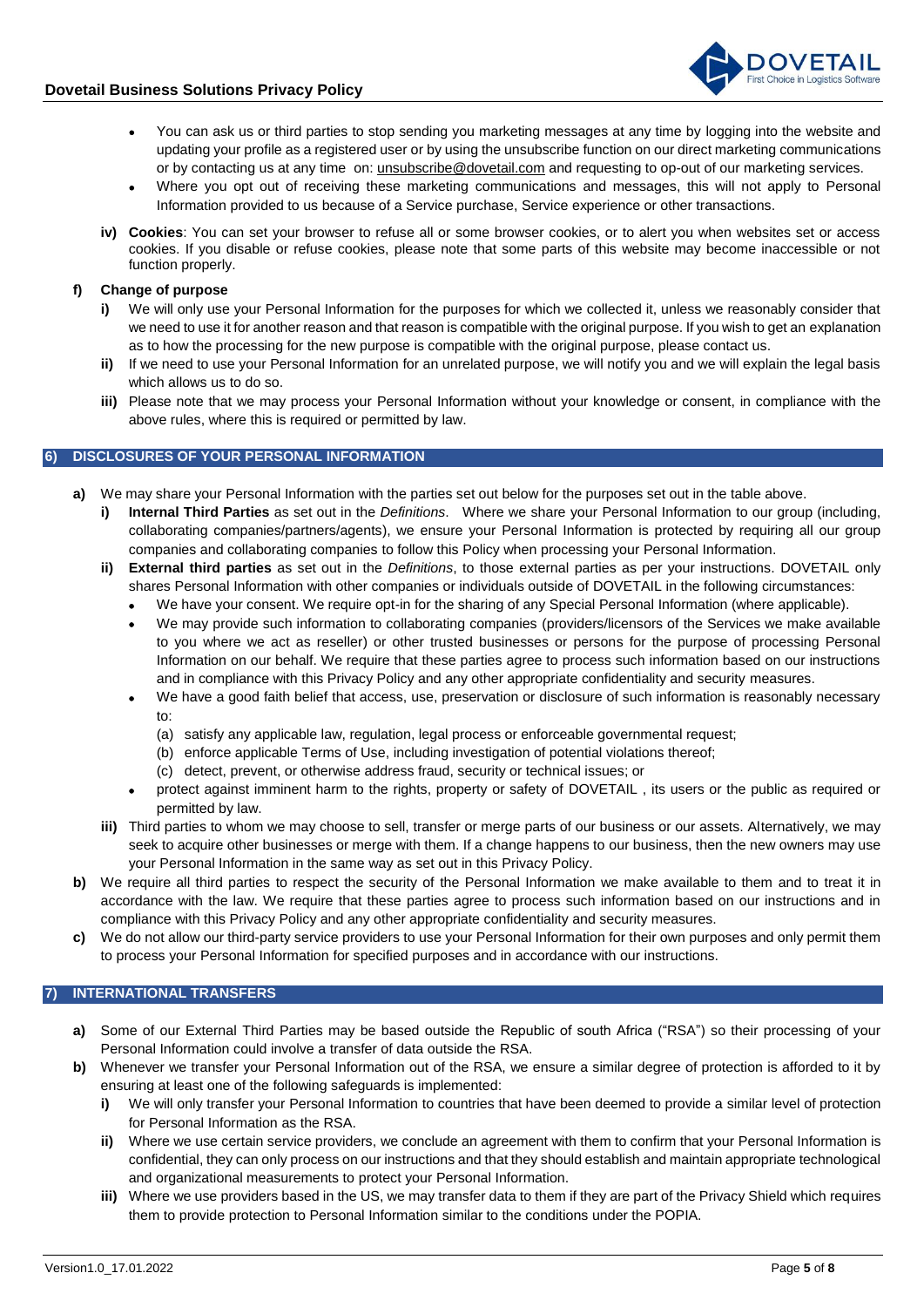

**c)** By submitting your Personal Information to us you consent to the transfer of Personal Information outside the borders of the RSA (when required).

#### **8) DATA SECURITY**

- **a)** We have put in place appropriate technological and organizational measures to prevent your Personal Information from being accidentally lost, used or accessed in an unauthorised way, altered or disclosed. In addition, we limit access to your Personal Information to those employees, agents, contractors and other third parties who have a business need to know. They will only process your Personal Information on our instructions and they are subject to a duty of confidentiality.
- **b)** Where required by law we will notify you and any applicable regulator of a breach where we are legally required to do so.

## **9) DATA RETENTION**

#### **How long will you use my Personal Information for?**

- **a)** We will only retain your Personal Information for as long as reasonably necessary to fulfil the purposes we collected it for, including for the purposes of satisfying any legal, regulatory, tax, accounting or reporting requirements. We may retain your Personal Information for a longer period in the event of a complaint or if we reasonably believe there is a prospect of litigation in respect to our relationship with you.
- **b)** To determine the appropriate retention period for Personal Information, we consider the amount, nature and sensitivity of the Personal Information, the potential risk of harm from unauthorised use or disclosure of your Personal Information, the purposes for which we process your Personal Information and whether we can achieve those purposes through other means, and the applicable legal, regulatory, tax, accounting or other requirements.
- **c)** By law we have to keep basic information about our customers (including Contact, Identity, Financial and Transaction Data) for five years after they cease being customers for tax purposes.
- **d)** In some circumstances you can ask us to delete your data: see *your legal rights* below for further information.
- **e)** In some circumstances we will anonymise your Personal Information (so that it can no longer be associated with you) for research or statistical purposes, in which case we may use this information indefinitely without further notice to you.

#### **10) RECORDS**

We will keep detailed, accurate and up-to-date written records regarding any Processing of Personal Information it carries out, including but not limited to, the access, control and security of the Personal Information and approved subcontractors, the processing purposes, categories of processing, any transfers of Personal Information to a third country and related safeguards, the instructions as received from our customers and a general description of the technical and organisational security measures and retention and destruction of Personal Information.

#### **11) SOCIAL MEDIA**

- **a)** Our website(s) or Services may, in certain circumstances, provide you with social plug-ins from various social media networks. If you choose to interact with a social network such as Facebook or Twitter (for example by registering an account or clicking on the link/icon on our website), your activity on our websites will also be made available to that social network. This is necessary for the performance of your contract with us which allows you to interact with a social network. If you are logged in on one of these social networks during your visit to one of our websites or are interacting with one of the social plug-ins, the social network might add this information to your respective profile on this network based on your privacy settings. If you would like to prevent this type of information transfer, please log out of your social network account before you enter one of our websites, or change the necessary privacy settings, where possible.
- **b)** Communication, engagement and actions taken through external social media networks that we participate in are custom to the terms and conditions as well as the privacy policies held with each social media platform respectively.
- **c)** You are advised to use social media networks wisely and communicate/engage with them with due care and caution in regard to their own privacy policies (if any). **PLEASE NOTE: WE WILL NEVER ASK FOR PERSONAL OR SENSITIVE INFORMATION THROUGH SOCIAL MEDIA NETWORKS AND ENCOURAGE USERS, WISHING TO DISCUSS SENSITIVE DETAILS OR TO RESOLVE ISSUES/CONCERNS, TO CONTACT US THROUGH PRIMARY COMMUNICATION CHANNELS SUCH AS BY TELEPHONE OR EMAIL.**
- **d)** Our social media network page(s) may share web links to relevant web pages. By default some social media platforms shorten lengthy URL's. You are advised to exercise caution and due care before clicking on any shortened URL's published on social media platforms by this website. Despite our best efforts to ensure that only genuine URL's are published many social media platforms are prone to spam and hacking and therefore our website and its owners cannot be held liable for any damages or implications caused by visiting any shortened links.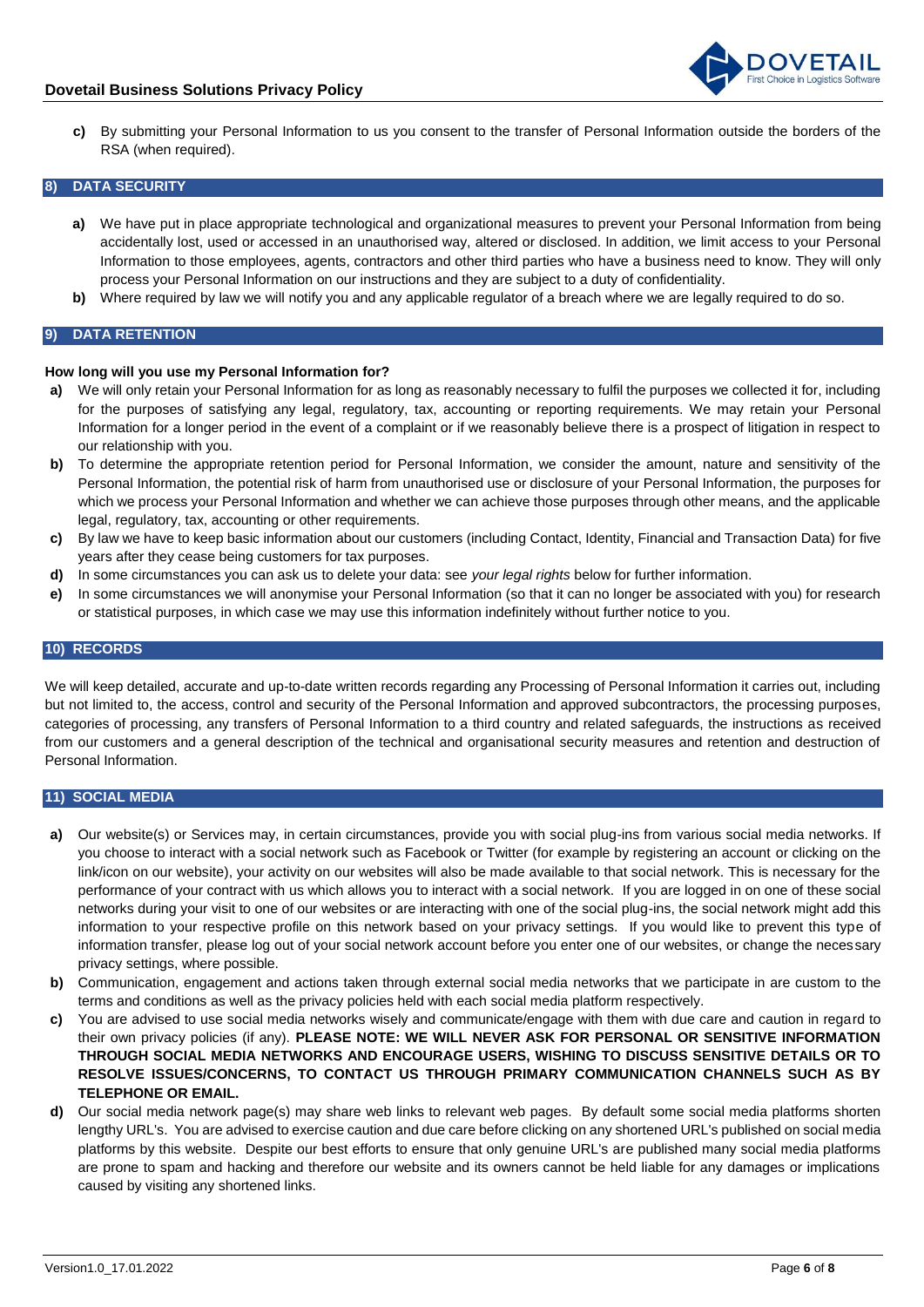

# **12) YOUR LEGAL RIGHTS**

- **a)** Under certain circumstances, you have the following rights under data protection laws in relation to your Personal Information:
	- **i) Request access** to Personal Information (commonly known as a "data subject access request"). There may be a fee associated with this request – see below. This enables you to receive a copy of the Personal Information we may hold about you and that you are entitled to obtain and to verify whether we are lawfully processing it. [See the DOVETAIL Promotion of Access to Information Manual ("**PAI Manual**").]
	- **ii) Request correction** of Personal Information. This enables you to have any incomplete or inaccurate data we may hold about you corrected, though we may need to verify the accuracy of the new data you provides to us.
	- **iii) Request erasure** of your Personal Information. This enables you to ask us to delete or remove Personal Information where there is no good reason for us continuing to process it. You also have the right to ask us to delete or remove your Personal Information where you have successfully exercised your right to object to processing (see below), where we may have processed your information unlawfully or where we are required to erase your Personal Information to comply with local law. Note, however, that we may not always be able to comply with your request of erasure for specific legal reasons which will be notified to you, if applicable, at the time of your request. Further Take Note: Erasure of your Personal Information shall further not limit our rights in terms of Aggregate Data and Pattern Data.
	- **iv) Object to processing** of your Personal Information where we are relying on a legitimate interest (or those of a third party) and there is something about your particular situation which makes you want to object to processing on this ground as you feel it impacts on your fundamental rights and freedoms. You also have the right to object where we are processing your Personal Information for direct marketing purposes. In some cases, we may demonstrate that we have compelling legitimate grounds to process your information which override your rights and freedoms.
	- **v) Request restriction of processing** of your Personal Information. This enables you to ask us to suspend the processing of your Personal Information in the following scenarios:
		- If you want us to establish the data's accuracy.
		- Where our use of the data is unlawful but you do not want us to erase it.
		- Where you need us to hold the data even if we no longer require it as you need it to establish, exercise or defend legal claims.
		- You have objected to our use of your data but we need to verify whether we have overriding legitimate grounds to use it.
	- **vi) Request the transfer** of your Personal Information to you or to a third party. We will provide to you, or a third party you have chosen, your Personal Information in a structured, commonly used, machine-readable format. Note that this right only applies to automated information which you initially provided consent for us to use or where we used the information to perform a contract with you. Kindly contact us should you need to transfer your Personal Information.
	- **vii) Withdraw consent at any time** where we are relying on consent to process your Personal Information. However, this will not affect the lawfulness of any processing carried out before you withdraw your consent. If you withdraw your consent, we may not be able to provide certain products or services to you. We will advise you if this is the case at the time you withdraw your consent.
- **b) If you wish to exercise any of the rights set out above, please contact our Information Officer at the details mentioned [1\)b\)](#page-0-0)  [above.](#page-0-0)**
- **c) Fee required:** Apart from the prescribed fees under the PAI Act, you will not have to pay a fee to access your Personal Information (or to exercise any of the other rights). However, we may charge a reasonable fee if your request is clearly unfounded, repetitive or excessive. Alternatively, we could refuse to comply with your request in these circumstances.
- **d) What we may need from you:** We may need to request specific information from you to help us confirm your identity and ensure your right to access your Personal Information (or to exercise any of your other rights). This is a security measure to ensure that Personal Information is not disclosed to any person who has no right to receive it. We may also contact you to ask you for further information in relation to your request to speed up our response.
- **e) Time limit to respond:** We try to respond to all legitimate requests within 30 (thirty) days. Occasionally it could take us longer than 30 (thirty) days if your request is particularly complex or you have made a number of requests. In this case, we will notify you and keep you updated.

## **13) SUBCONTRACTORS**

- **a)** We may authorise a third party (subcontractor) to Process the Personal Information on our behalf. Were we uses sub-contractors, we will:
	- **i)** enter into a written contract with the subcontractor that contains terms substantially the same as those set out in this Privacy Policy, in particular, in relation to requiring appropriate technical and organisational data security measures; and
	- **ii)** maintain control over all Personal Information it entrusts to the subcontractor.
- **b)** We agree to select subcontractors carefully according to their suitability and reliability.
- **c)** A subcontractor within the meaning of this Privacy Policy shall not exist if we commission third parties with additional services, that are not an essential part of this Privacy Policy.